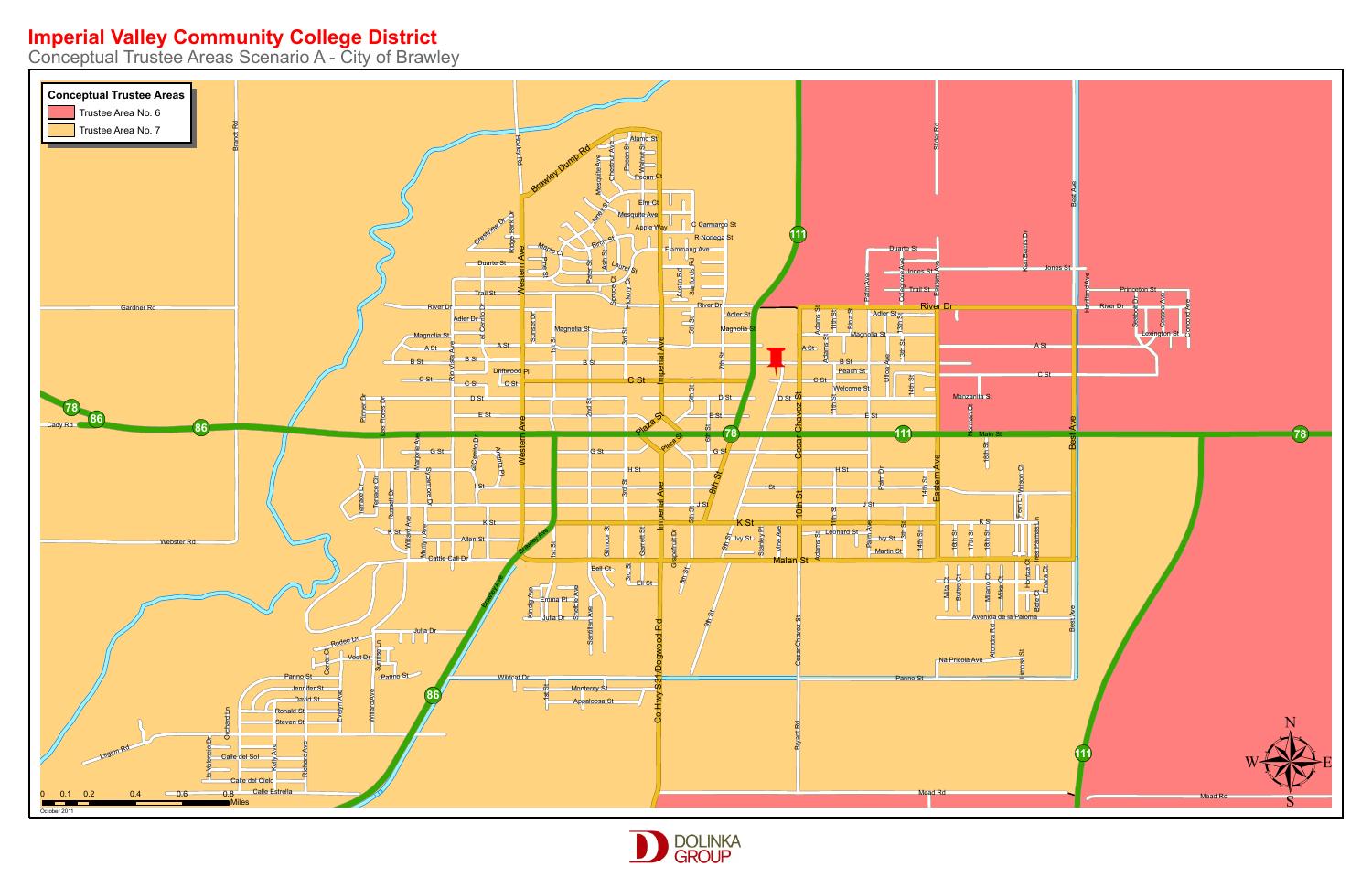



Conceptual Trustee Areas Scenario A - El Centro/Imperial

## **Imperial Valley Community College District**